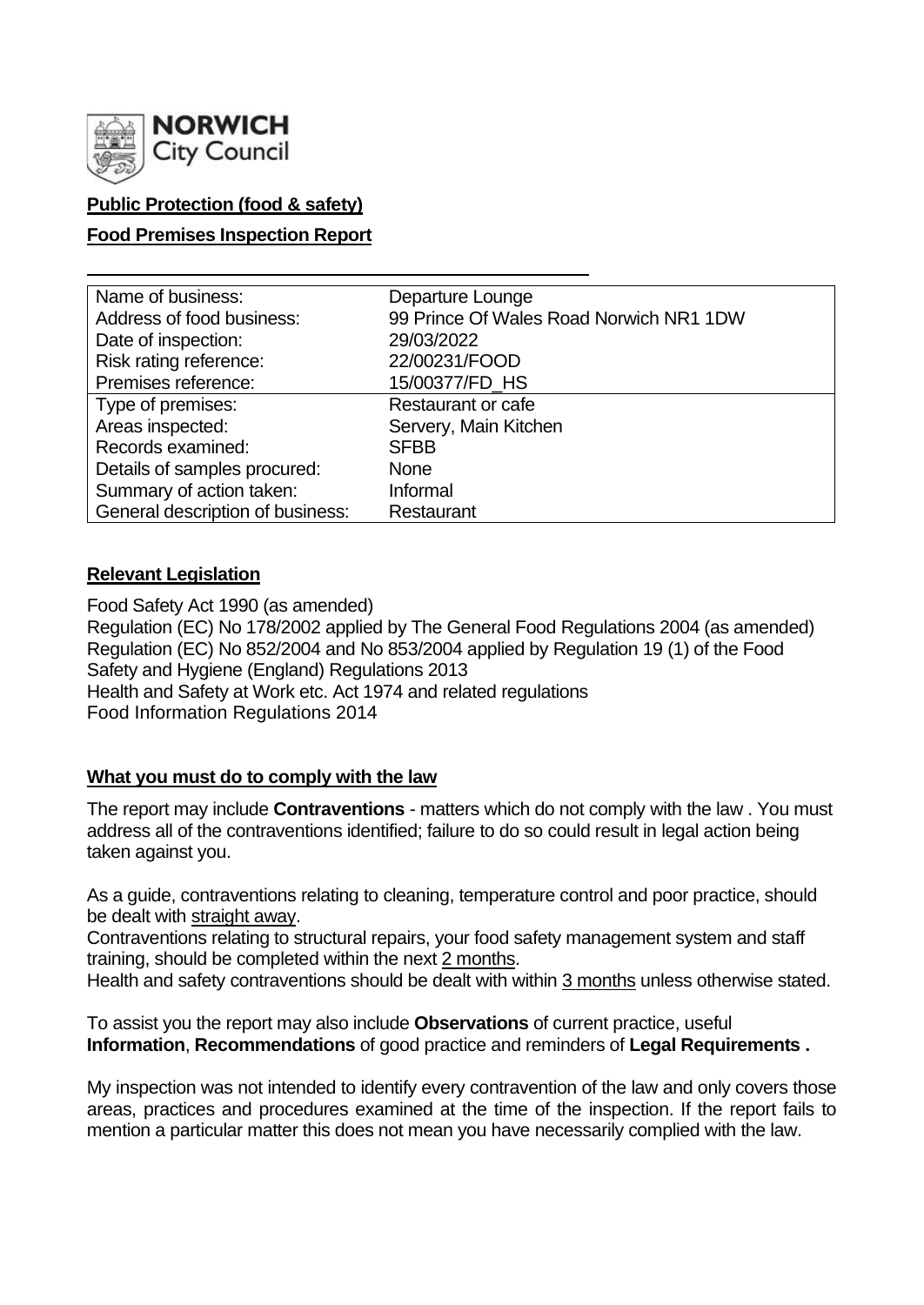# **FOOD SAFETY**

### **How we calculate your Food Hygiene Rating:**

The food safety section has been divided into the three areas which you are scored against for the hygiene rating: 1. food hygiene and safety procedures, 2. structural requirements and 3. confidence in management/control procedures. Each section begins with a summary of what was observed and the score you have been given. Details of how these scores combine to produce your overall food hygiene rating are shown in the table.

| <b>Compliance Area</b>                     |          |    |           | <b>You Score</b> |               |    |           |                 |          |
|--------------------------------------------|----------|----|-----------|------------------|---------------|----|-----------|-----------------|----------|
| Food Hygiene and Safety                    |          |    |           | 0                | 5             | 10 | 15        | 20              | 25       |
| <b>Structure and Cleaning</b>              |          |    |           | 0                | 5             | 10 | 15        | 20              | 25       |
| Confidence in management & control systems |          |    | $\Omega$  | 5.               | 10            | 15 | 20        | 30 <sub>1</sub> |          |
|                                            |          |    |           |                  |               |    |           |                 |          |
| <b>Your Total score</b>                    | $0 - 15$ | 20 | $25 - 30$ |                  | $35 - 40$     |    | $45 - 50$ |                 | > 50     |
| <b>Your Worst score</b>                    | 5        | 10 | 10        |                  | 15            |    | 20        |                 |          |
|                                            |          |    |           |                  |               |    |           |                 |          |
| <b>Your Rating is</b>                      | 5        |    |           | 3                | $\mathcal{P}$ |    |           |                 | $\Omega$ |

Your Food Hygiene Rating is 4 - a good standard



# **1. Food Hygiene and Safety**

Food hygiene standards are high. You demonstrated a very good standard of compliance with legal requirements. You have safe food handling practices and procedures and all the necessary control measures to prevent cross-contamination are in place. Some minor contraventions require your attention. **(Score 5)**

### Contamination risks

**Contravention** The following exposed ready-to-eat food and or its packaging to the risk of cross-contamination with foodborne bacteria from raw meat or unwashed fruits and vegetables:

- raw foods i.e bacon was being stored next to and above ready to eat foods i.e cooked meats and milk in the double door fridge
- tea-towel had loose threads to it

**Legal requirement** At all stages of production, processing and distribution, food must be protected from any contamination likely to render it unfit for human consumption, injurious to health or contaminated in such a way that it would be unreasonable to expect it to be consumed in that state.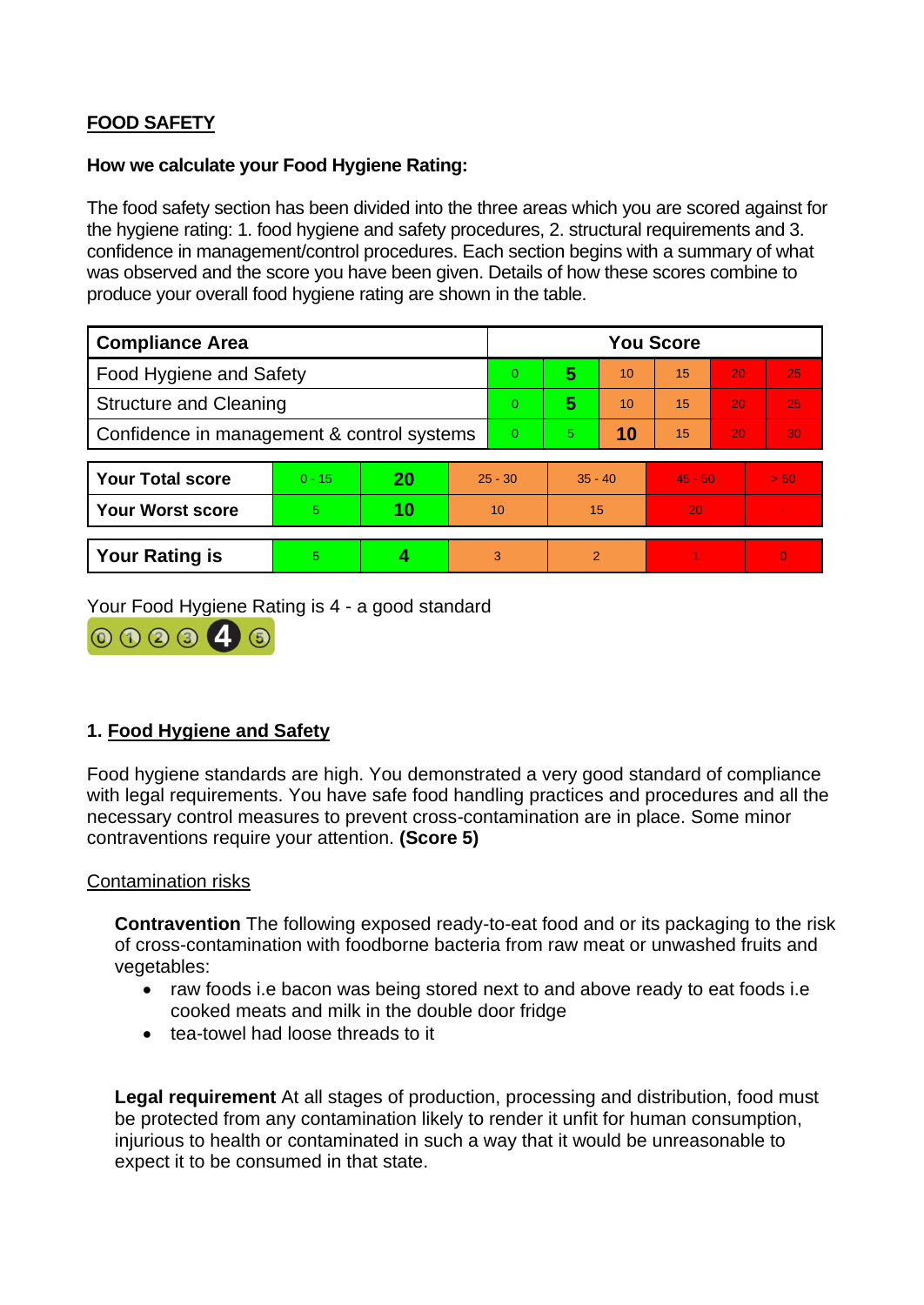**Recommendation** Chopping/cutting boards were being stored directly touching. Chopping/cutting boards must be stored in a rack properly divided to stop crosscontamination and to allow aeration

**Recommendation** Provide separate equipment and utensils i.e tongs for raw and ready to eat foods, which can be easily identified (colour coded) and stored and washed separately.

### Hand-washing

**Recommendation** I recommend that you dedicate the small sink for hand washing only

#### Personal Hygiene

**Contravention** The following are examples of poor personal hygiene or where it was made difficult for food handlers to maintain sufficiently high standards of personal cleanliness:

• staff were not wearing suitable protective clothing

**Legal requirement** All persons in food handling areas must wear suitable, clean, and where appropriate protective clothing

#### Temperature Control

**Recommendation** The core temperature of cooked and reheated foods should reach 75°C for 30 seconds or an equivalent time and temperature combination.

**Observation** I was pleased to see you were able to limit bacterial growth and/or survival by applying appropriate temperature controls at points critical to food safety and that you were monitoring temperatures.

### **2. Structure and Cleaning**

The structure facilities and standard of cleaning and maintenance are all of a good standard and only minor repairs and/or improvements are required. Pest control and waste disposal provisions are adequate. The minor contraventions require your attention. **(Score 5)**

### Cleaning of Structure

**Contravention** The following items could not be effectively cleaned and must be covered or made non-absorbent:

- unsealed wooden structures
- exposed area(s) of bare and unfinished plaster on walls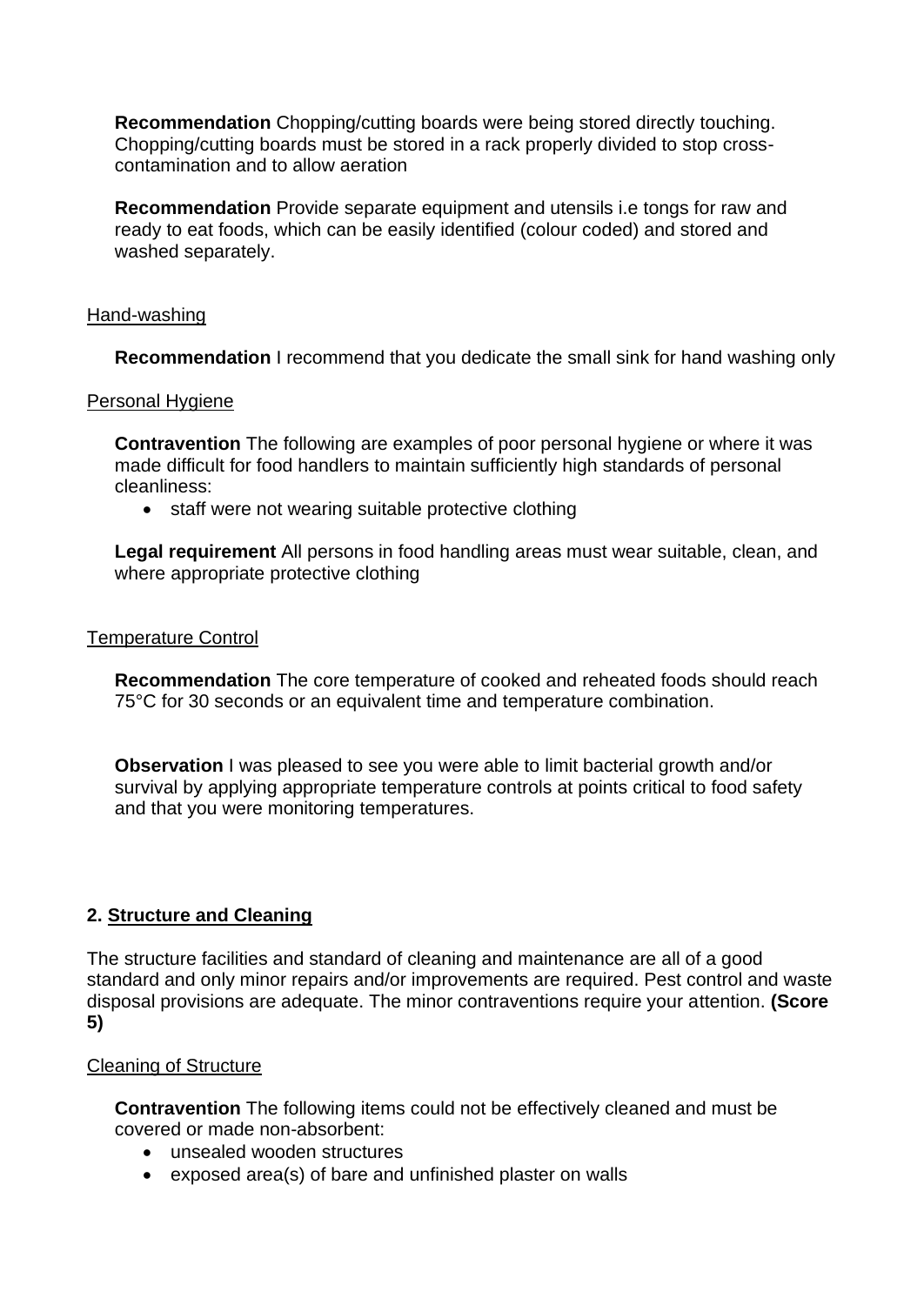• bare edges to work surfaces in servery

## Cleaning of Equipment and Food Contact Surfaces

**Contravention** The following items are dirty and must be cleaned:

- fridge and freezer seals
- microwave
- remove protective film to upright freezer to aid cleaning
- interior to display fridge

#### Maintenance

**Contravention** The following had not been suitably maintained and must be repaired or replaced:

- floor surfaces
- door to dishwasher
- split seals to
- tray missing to electric fly killer

#### Facilities and Structural provision

**Observation** I was pleased to see that adequate facilities had been provided.

### Pest Control

**Observation** I was pleased to see that the premises was proofed against the entry of pests and that pest control procedures were in place.

### **3. Confidence in Management**

There are generally satisfactory food safety controls in place although there is evidence of some non-compliance with the law. The contraventions require your attention; although not critical to food safety they may become so if not addressed. **(Score 10)**

### Type of Food Safety Management System required.

**Observation** you have a Safer Food Better Business pack. However this was filled in by the previous owner. You informed me that you had downloaded a pack, fill this in ensuring all sections of the pack are filled in and train your staff in your procedures adding them to your training records

Food Hazard Identification and Control